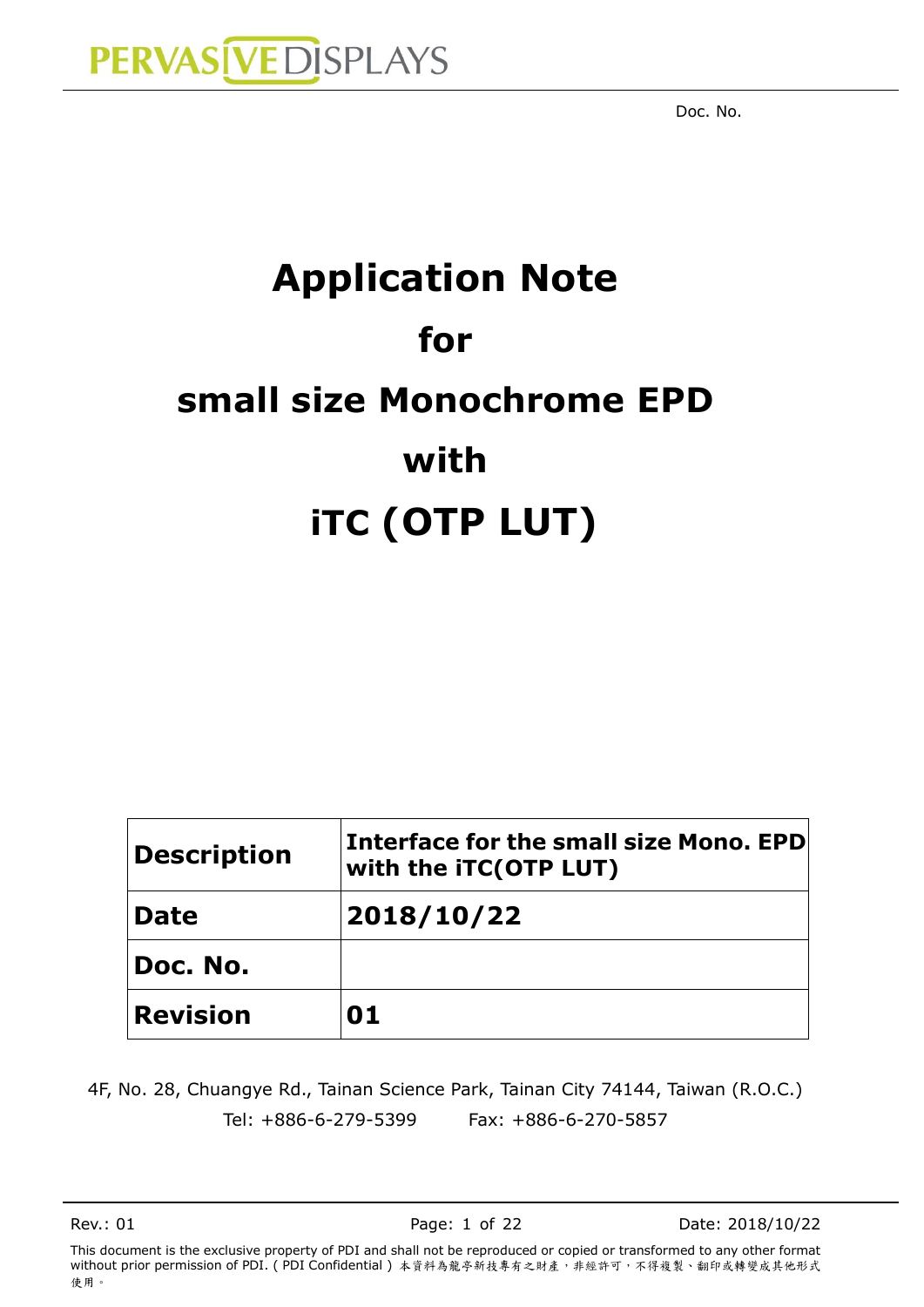Doc. No.

### **Table of Contents**

| $1_{\ldots}$ |     |  |  |  |  |  |
|--------------|-----|--|--|--|--|--|
|              | 1.1 |  |  |  |  |  |
|              | 1.2 |  |  |  |  |  |
|              |     |  |  |  |  |  |
|              |     |  |  |  |  |  |
|              |     |  |  |  |  |  |
|              |     |  |  |  |  |  |
|              |     |  |  |  |  |  |
|              |     |  |  |  |  |  |
|              | 1.3 |  |  |  |  |  |
|              | 1.4 |  |  |  |  |  |
|              | 1.5 |  |  |  |  |  |
| 2.           |     |  |  |  |  |  |
| 3.           |     |  |  |  |  |  |
| 4.           |     |  |  |  |  |  |
| 5.           |     |  |  |  |  |  |
| 5.           |     |  |  |  |  |  |
|              |     |  |  |  |  |  |
|              |     |  |  |  |  |  |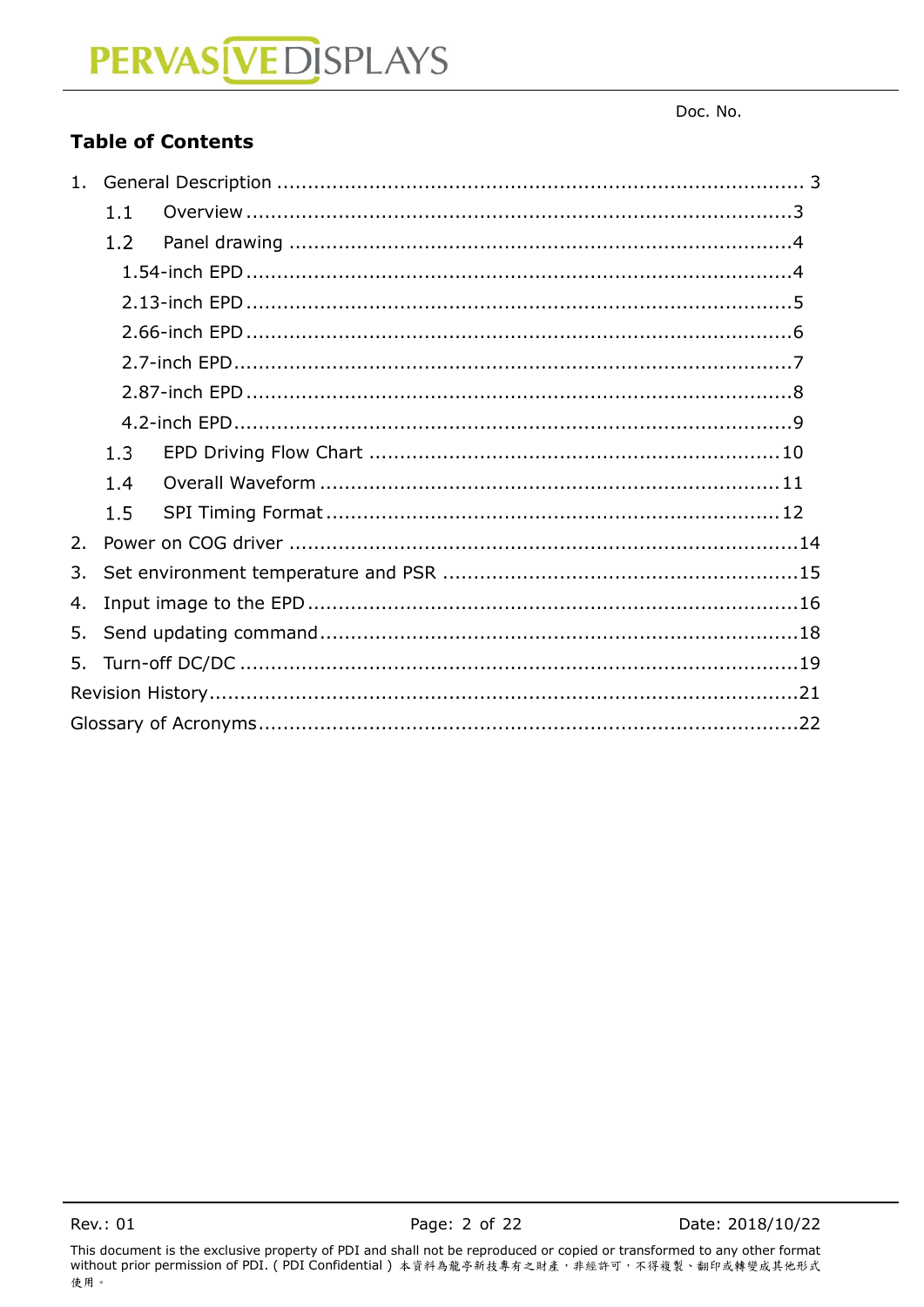### <span id="page-2-0"></span>**1. General Description**

#### <span id="page-2-1"></span>**Overview**

The document introduces how to drive the small size EPD with OTP LUT. The "Small size" includes 1.54", 2.13", 2.66", 2.7", 2.87" and 4.2". The EPD use single driver and that embedded T-con. The major control interface of the driver is SPI. The host sends both the setting commands and the display image to driver through the SPI bus.



Rev.: 01 Page: 3 of 22 Date: 2018/10/22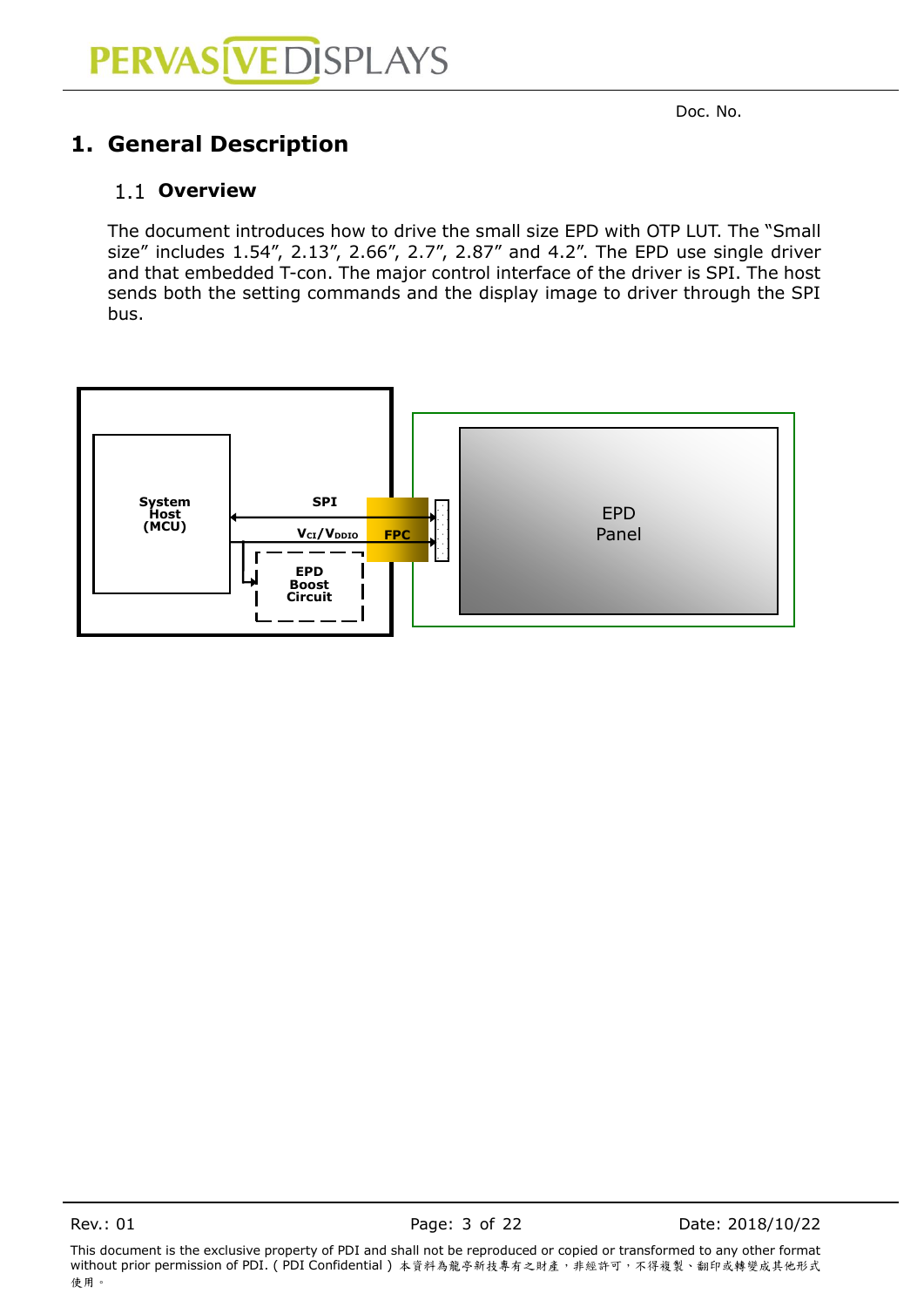

<span id="page-3-1"></span>**Panel drawing**

### **1.54-inch EPD**



Rev.: 01 **Page: 4 of 22** Date: 2018/10/22

This document is the exclusive property of PDI and shall not be reproduced or copied or transformed to any other format without prior permission of PDI. ( PDI Confidential ) 本資料為龍亭新技專有之財產,非經許可,不得複製、翻印或轉變成其他形式 使用。

<span id="page-3-0"></span>denotes the contract of the contract of the contract of the contract of the contract of the contract of the contract of the contract of the contract of the contract of the contract of the contract of the contract of the co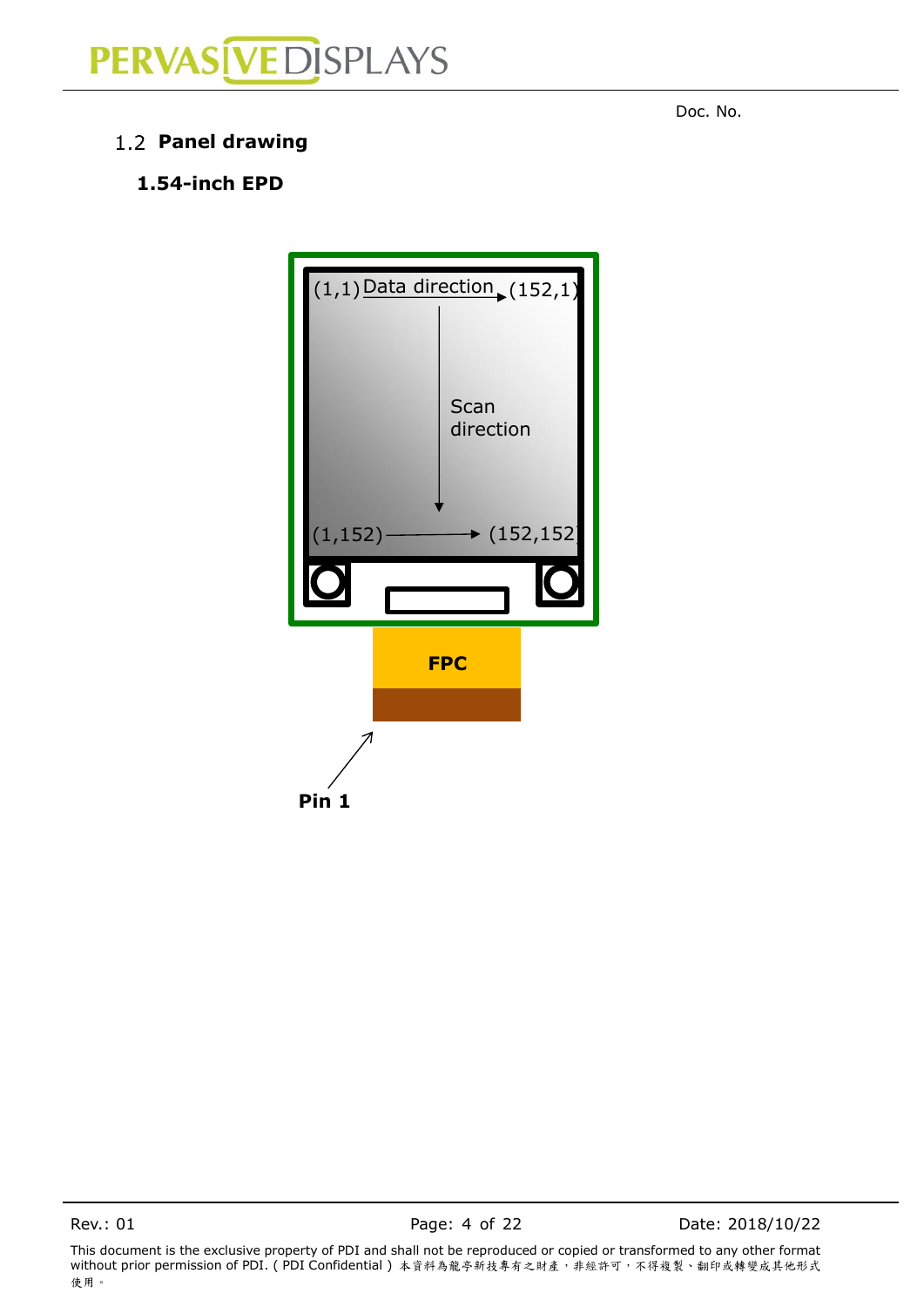<span id="page-4-0"></span>denotes the contract of the contract of the contract of the contract of the contract of the contract of the contract of the contract of the contract of the contract of the contract of the contract of the contract of the co

#### **2.13-inch EPD**



Rev.: 01 Page: 5 of 22 Date: 2018/10/22

This document is the exclusive property of PDI and shall not be reproduced or copied or transformed to any other format without prior permission of PDI. ( PDI Confidential ) 本資料為龍亭新技專有之財產,非經許可,不得複製、翻印或轉變成其他形式 使用。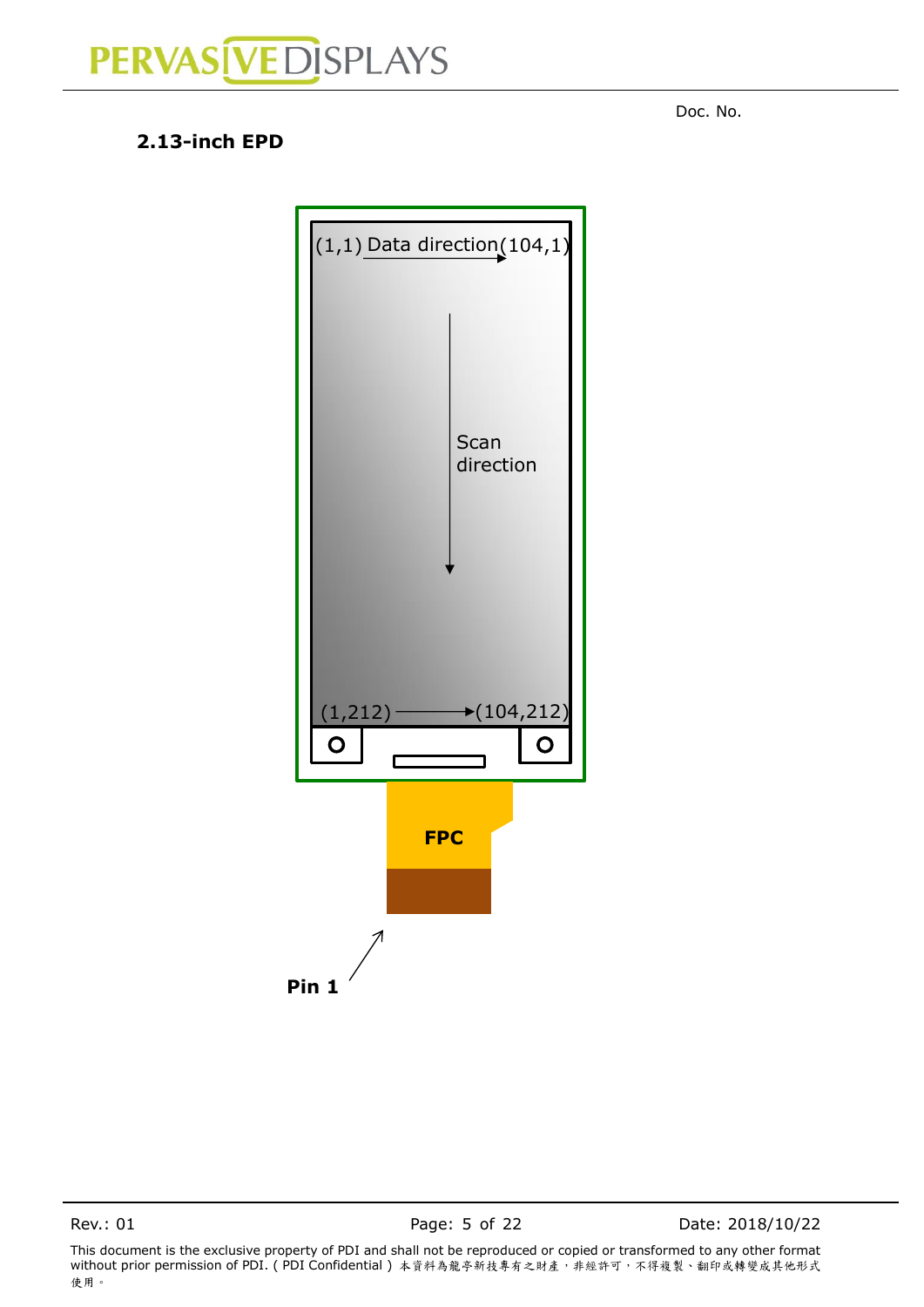**2.66-inch EPD**

 $(1,1)$  Data direction  $(152,1)$ **FPC Pin 1 Scan** direction  $(1,296)$   $\longrightarrow$   $(152,296)$ 

<span id="page-5-0"></span>denotes the contract of the contract of the contract of the contract of the contract of the contract of the contract of the contract of the contract of the contract of the contract of the contract of the contract of the co

Rev.: 01 **Page: 6 of 22** Date: 2018/10/22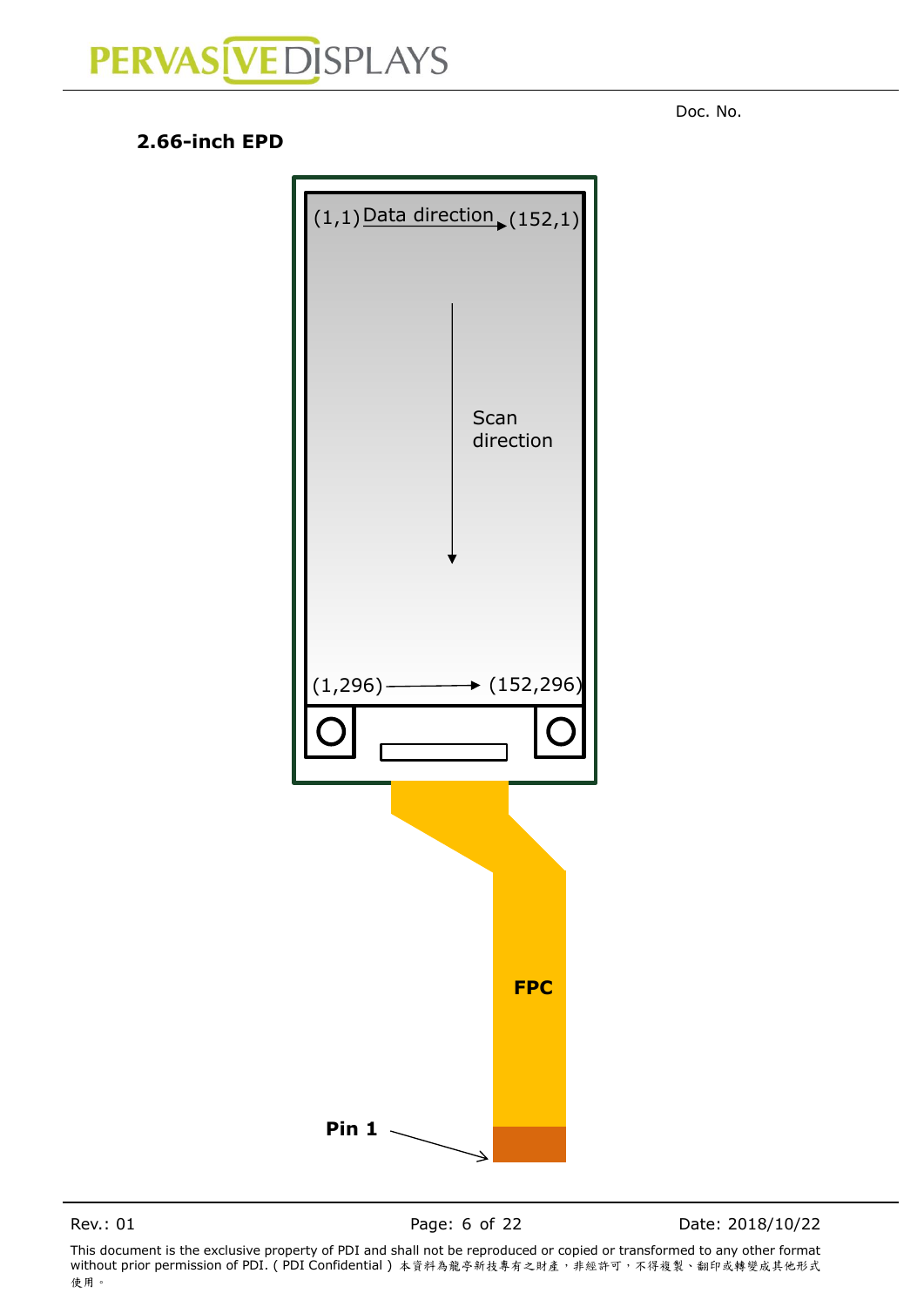<span id="page-6-0"></span>denotes the contract of the contract of the contract of the contract of the contract of the contract of the contract of the contract of the contract of the contract of the contract of the contract of the contract of the co

### **2.7-inch EPD**



Rev.: 01 Page: 7 of 22 Date: 2018/10/22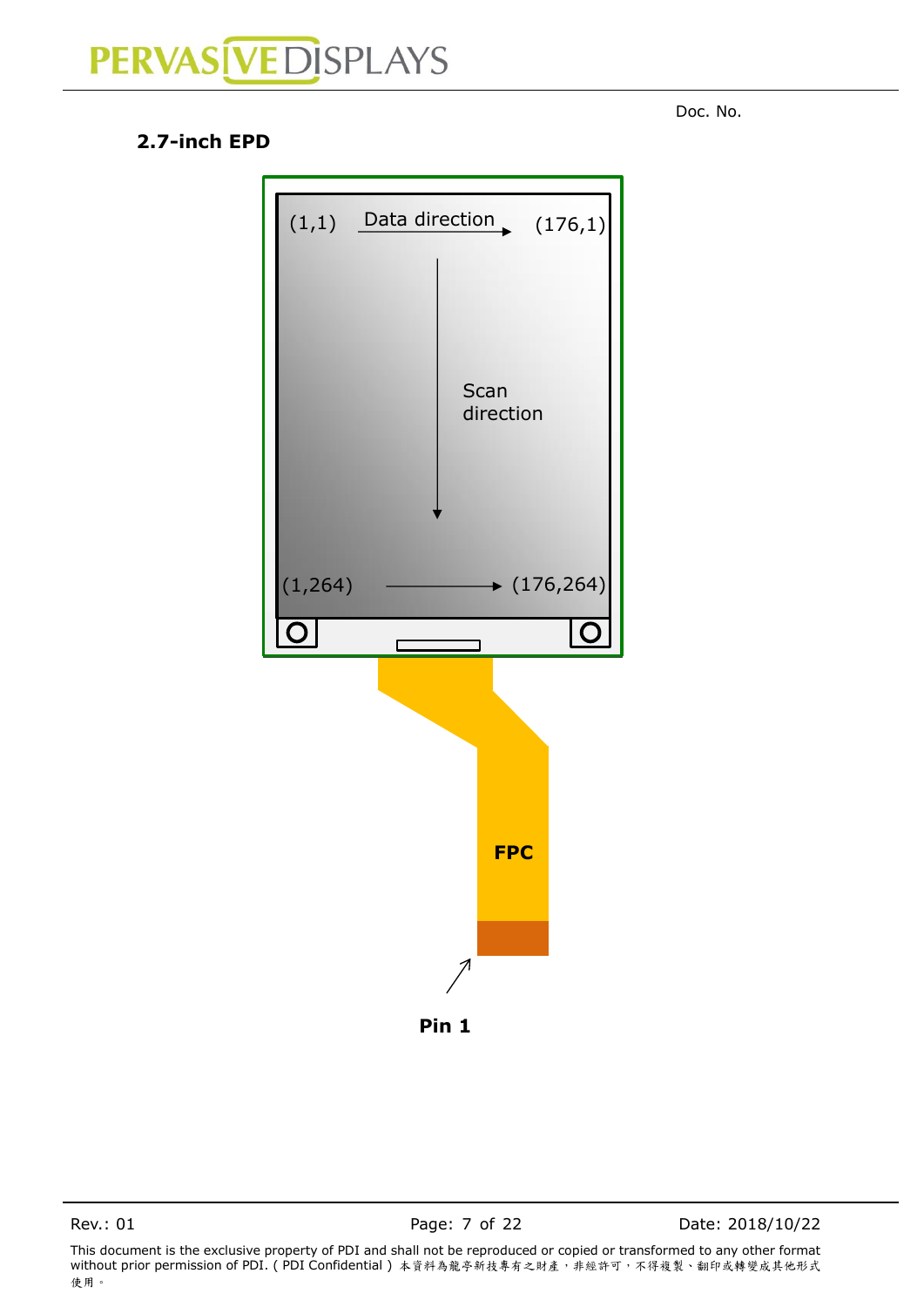<span id="page-7-0"></span>denotes the contract of the contract of the contract of the contract of the contract of the contract of the contract of the contract of the contract of the contract of the contract of the contract of the contract of the co

#### **2.87-inch EPD**



**Pin 1**

Rev.: 01 Page: 8 of 22 Date: 2018/10/22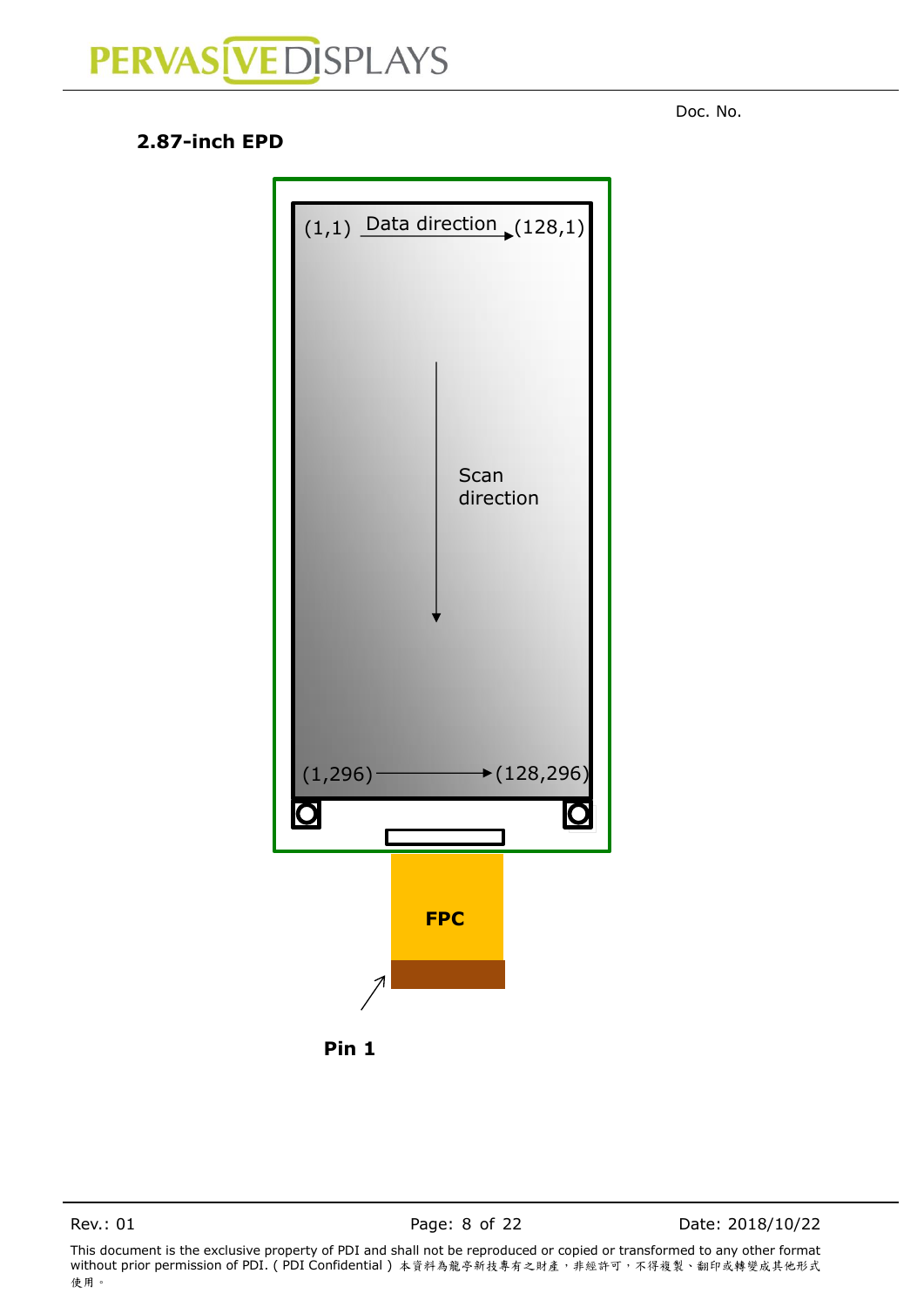

#### <span id="page-8-0"></span>**4.2-inch EPD**



Rev.: 01 **Page: 9 of 22** Date: 2018/10/22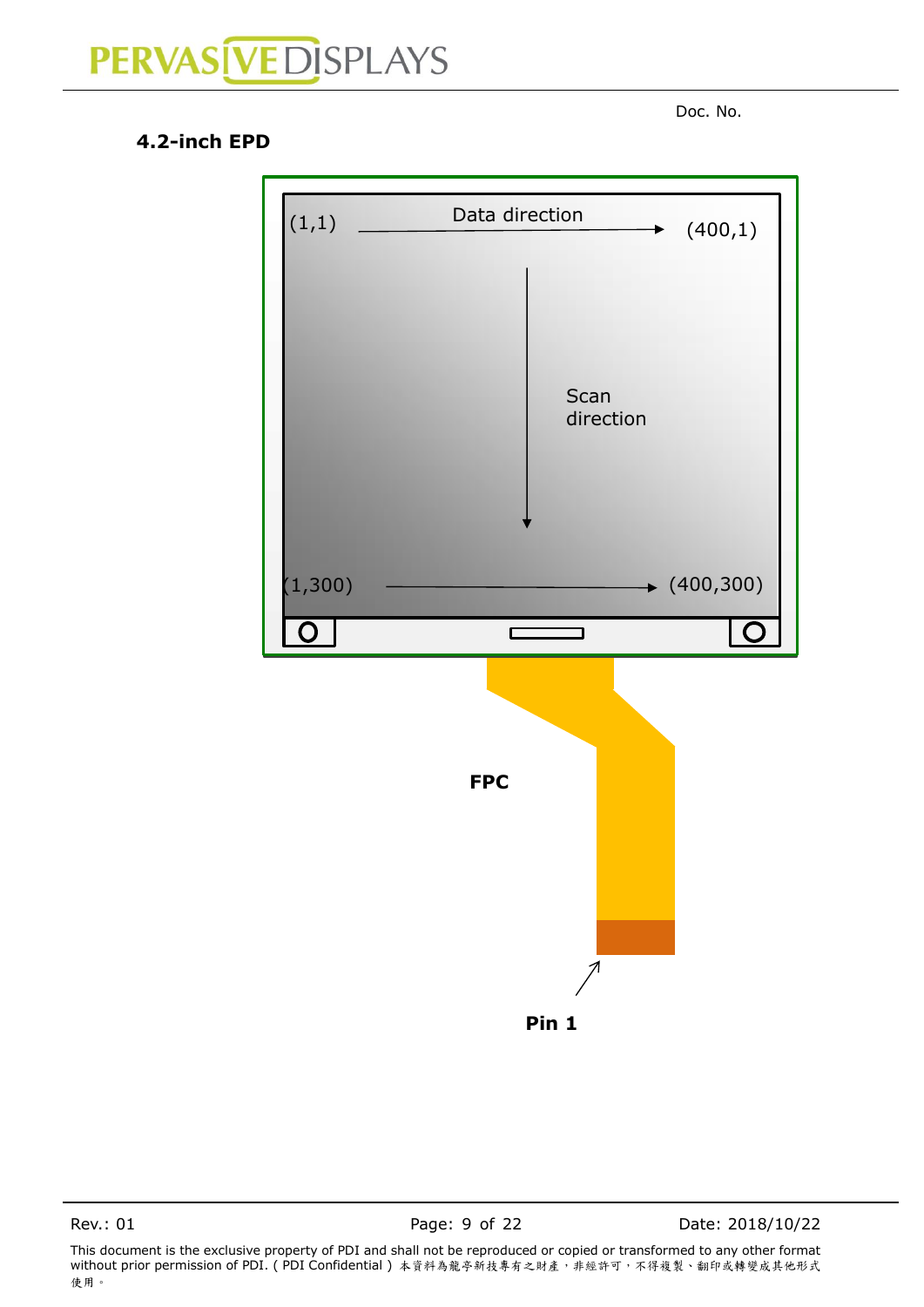### PERVAS VEDISPLAYS

### <span id="page-9-0"></span>**EPD Driving Flow Chart**

The flowchart below provides an overview of the necessary actions to update the EPD. The steps below refer to the detailed descriptions in the respective sections.



Rev.: 01 Page: 10 of 22 Date: 2018/10/22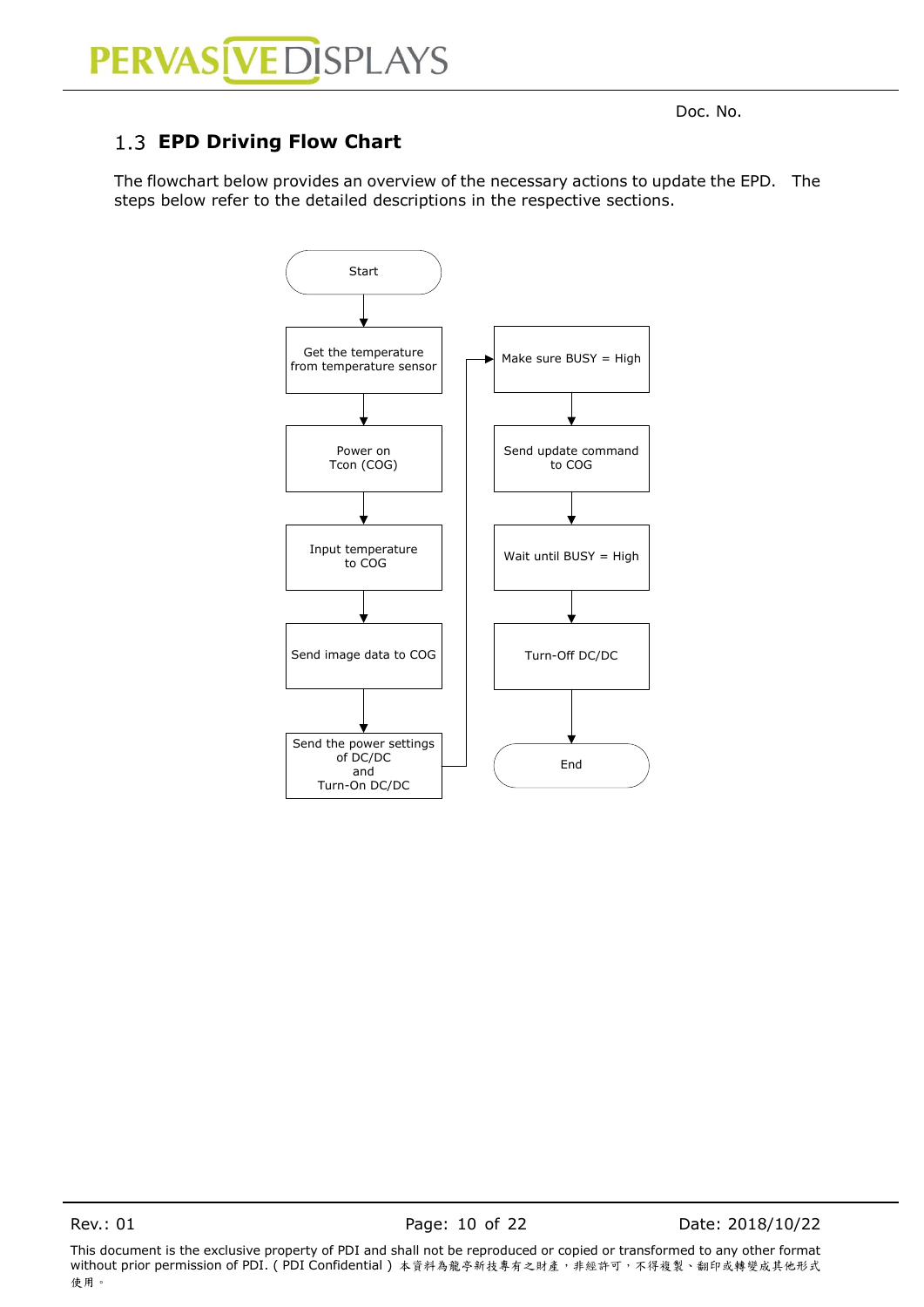## PERVAS [VED] SPLAYS

<span id="page-10-0"></span>denotes the contract of the contract of the contract of the contract of the contract of the contract of the contract of the contract of the contract of the contract of the contract of the contract of the contract of the co

#### **Overall Waveform**

The diagram below provides a signal control overview during an EPD update cycle.



This document is the exclusive property of PDI and shall not be reproduced or copied or transformed to any other format without prior permission of PDI. ( PDI Confidential ) 本資料為龍亭新技專有之財產,非經許可,不得複製、翻印或轉變成其他形式 使用。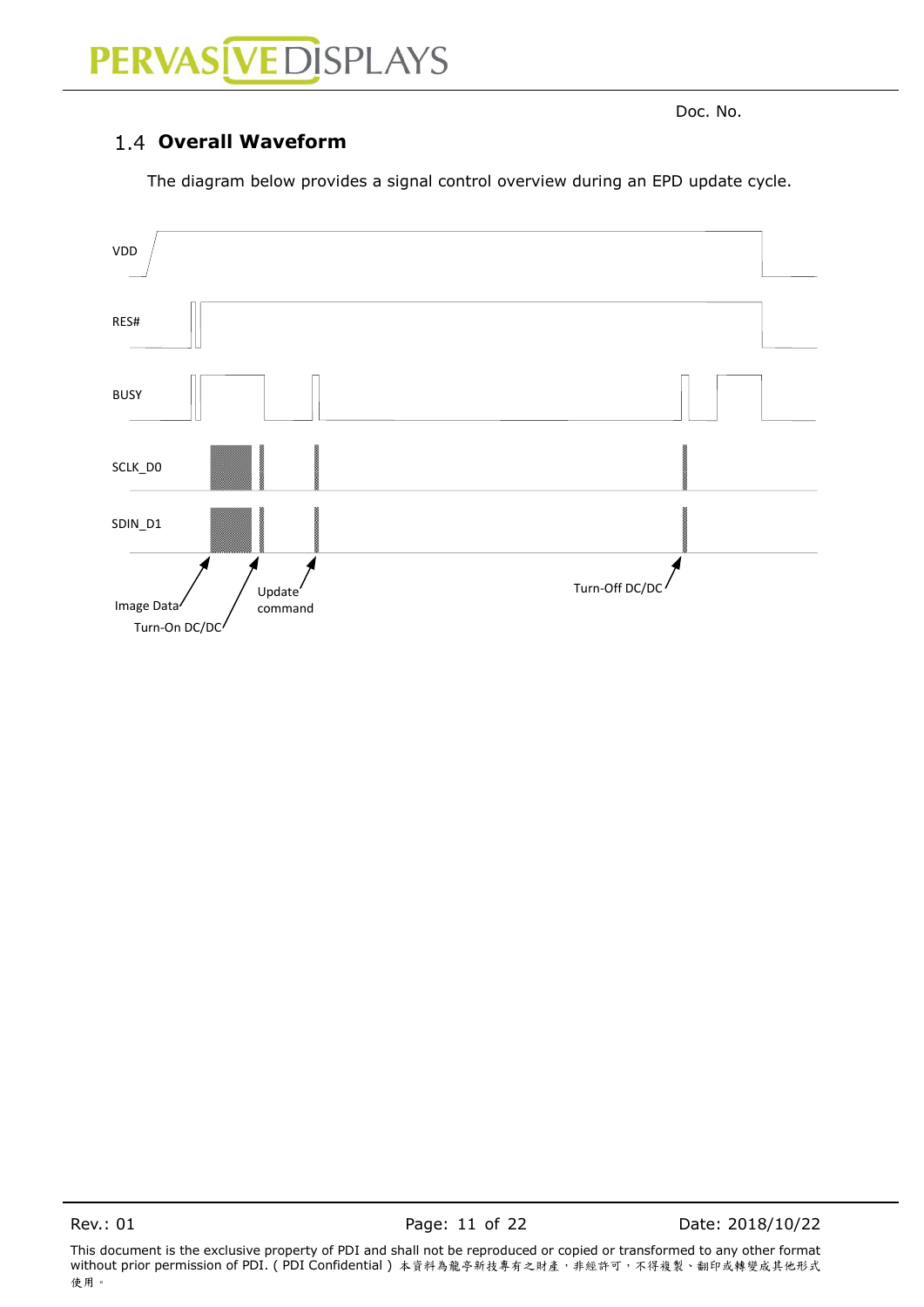#### <span id="page-11-0"></span>1.5 **SPI Timing Format**

SPI commands are used to communicate between the MCU and the COG Driver. The SPI format used differs from the standard in that two-way communications are not used, and CS is pulled high then low between clocks. When setting up the SPI timing, PDI recommends verify both the SPI command format and SPI command timing in this section.

The maximum clock speed of the display is 10MHz.

Below is a description of the SPI Format:

SPI(0xI, 0xD<sub>0</sub>, 0xD<sub>1</sub>, 0xD<sub>2</sub>, ...)

Where:

I is the Register Index and the length is 1 byte D<sub>0~n</sub> is the Register Data. The Data length is variable by different Register Index.

SPI command signals and flowchart:



Rev.: 01 Page: 12 of 22 Date: 2018/10/22

This document is the exclusive property of PDI and shall not be reproduced or copied or transformed to any other format without prior permission of PDI. (PDI Confidential) 本資料為龍亭新技專有之財產,非經許可,不得複製、翻印或轉變成其他形式 使用。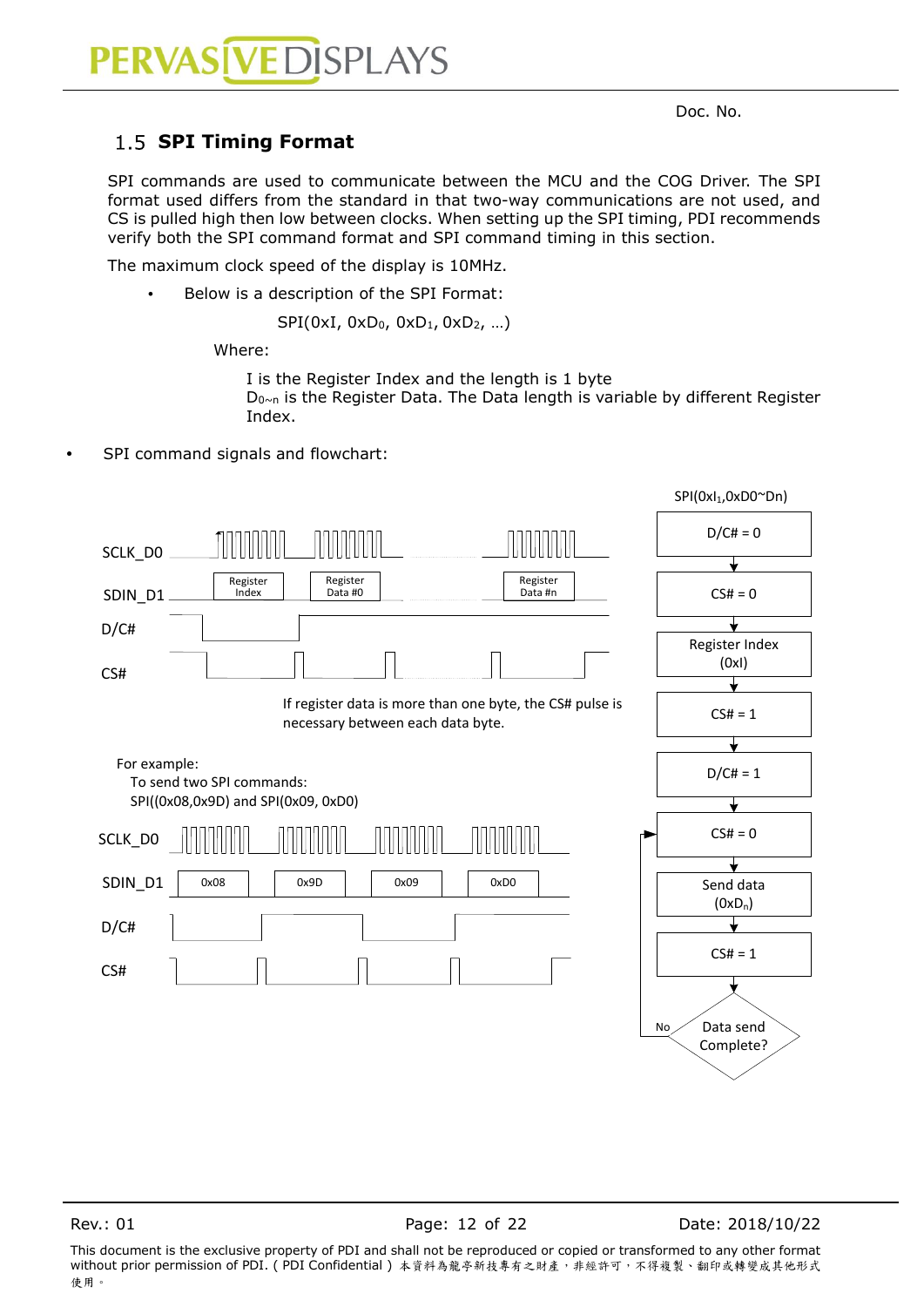## PERVAS [VED] SPLAYS

denotes the contract of the contract of the contract of the contract of the contract of the contract of the contract of the contract of the contract of the contract of the contract of the contract of the contract of the co

### • SPI command timing SDIN CS# SCLK  $0.8\overline{V_{DD}}$  $0.2V_{DD}$  $t_{\text{CSS}}$   $\downarrow$   $t_{\text{CSH}}$  $t_{cycle}$  $\operatorname{\mathsf{t}}_{\mathsf{R}}$  t<sub>clkh</sub>  $\text{t}_{\text{DSW}}$   $\downarrow$   $\text{t}_{\text{DHW}}$ D/C#  $\forall$  t<sub>F</sub> k t<sub>CLKL</sub>

| $VCC = 2.3$ to 3.6V    | Temp = 0 to +50 $\degree$ C |      |                          |                          | Unit | <b>Remark</b> |
|------------------------|-----------------------------|------|--------------------------|--------------------------|------|---------------|
| Item                   | Symbol                      | Min. | Typ.                     | Max.                     |      |               |
| Clock Cycle Time       | $t_{\text{cycle}}$          | 100  | ۰                        |                          | ns   |               |
| Chip Select Setup Time | $t_{\text{CSS}}$            | 60   |                          |                          | ns   |               |
| Chip Select Hold Time  | $t_{\text{CSH}}$            | 65   | $\overline{\phantom{a}}$ |                          | ns   |               |
| Write Data Setup Time  | $t_{DSW}$                   | 30   |                          | ۰                        | ns   |               |
| Write Data Hold Time   | $t_{DHW}$                   | 30   |                          | $\overline{\phantom{a}}$ | ns   |               |
| Clock Low Time         | $\rm t_{CLKL}$              | 35   |                          | ۰                        | ns   |               |
| Clock High Time        | $t_{CLKH}$                  | 35   | ٠                        | ٠                        | ns   |               |
| Rise Time [20% ~ 80%]  | t <sub>R</sub>              | -    | 5                        | $\overline{\phantom{a}}$ | ns   |               |
| Fall Time [20% ~ 80%]  | tr                          | ۰    | 5                        | ۰                        | ns   |               |

Rev.: 01 Page: 13 of 22 Date: 2018/10/22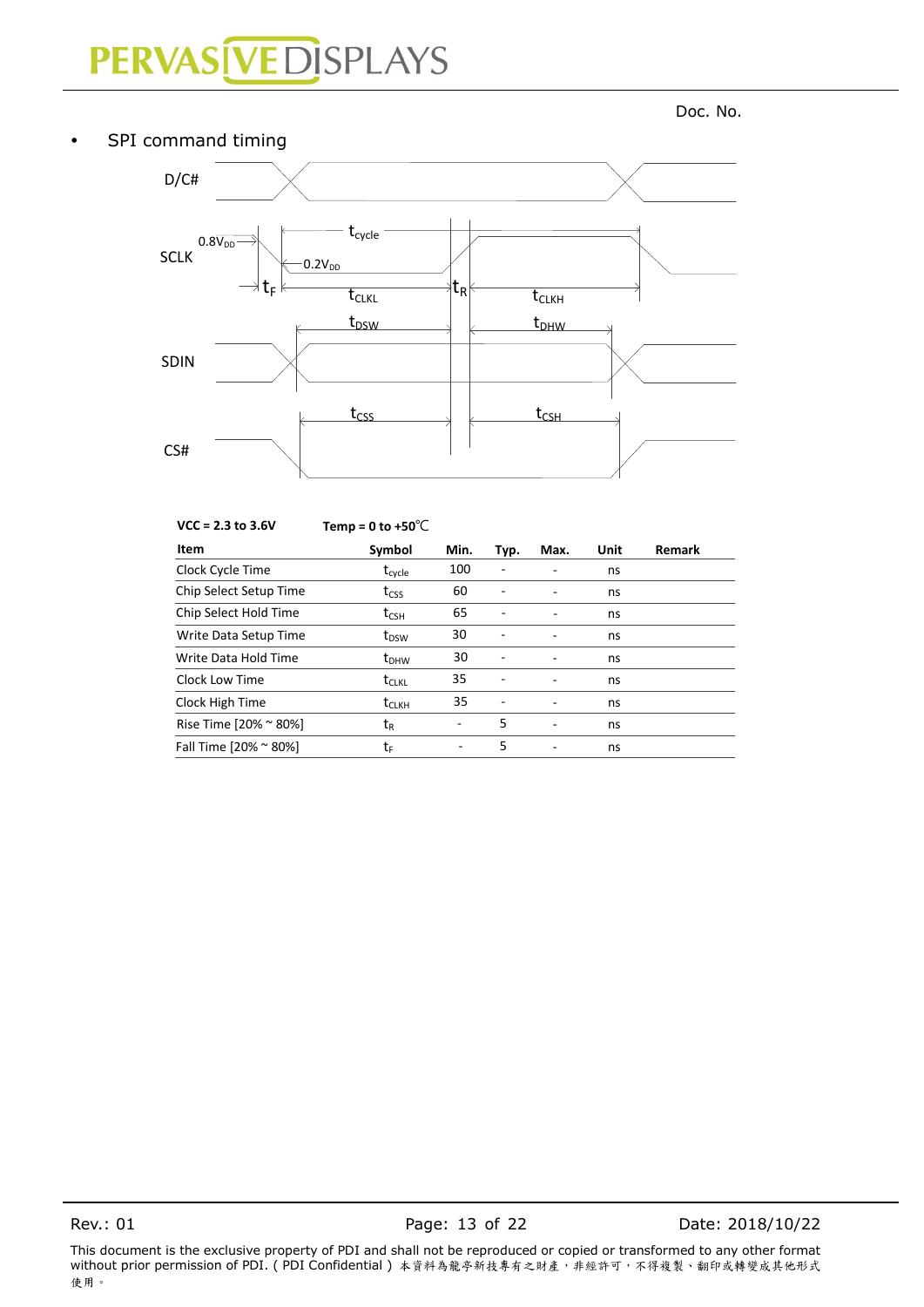### <span id="page-13-0"></span>**2. Power on COG driver**

This flowchart describes power sequence for driver chip.

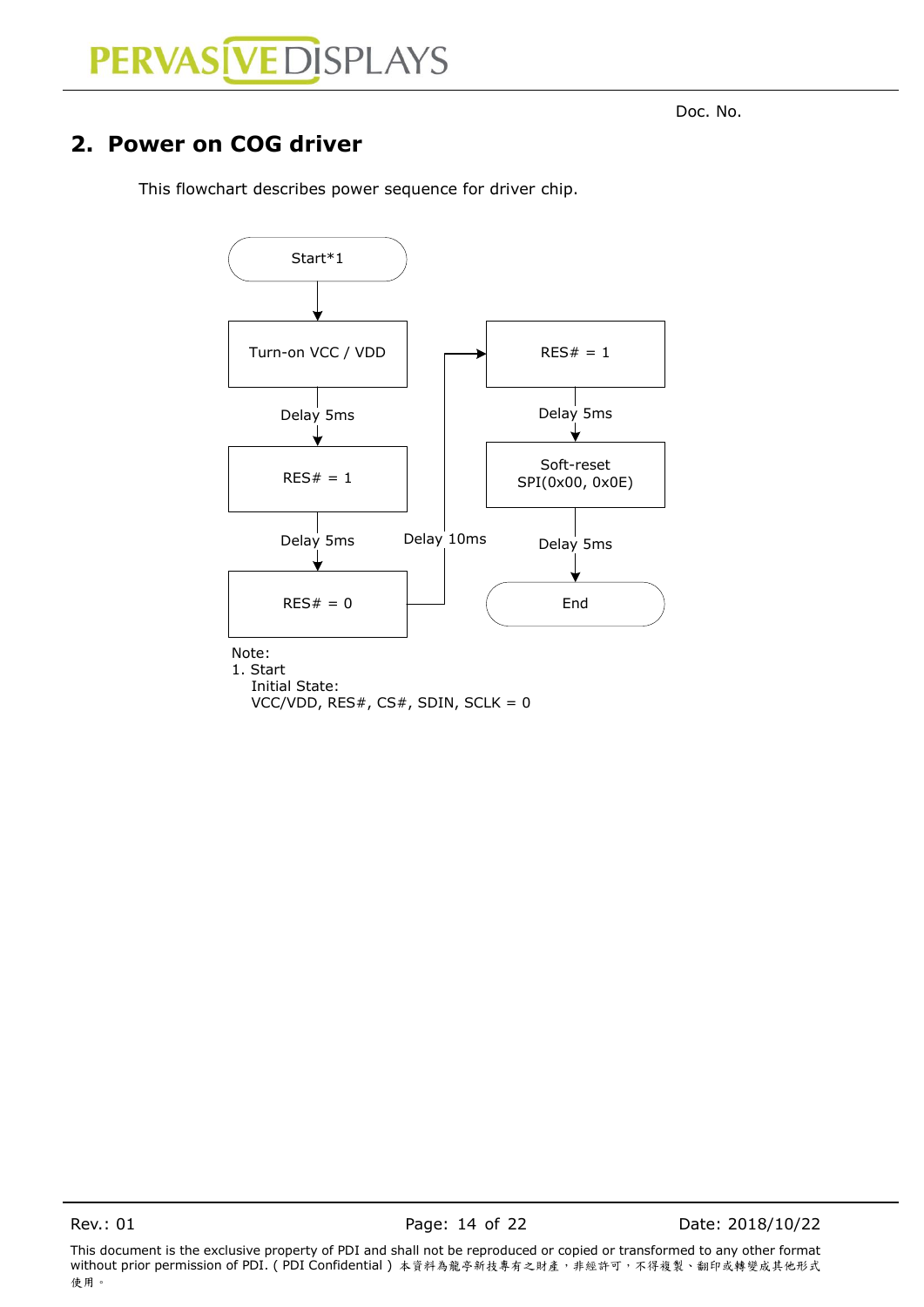### <span id="page-14-0"></span>**3. Set environment temperature and PSR**



#### **NOTE:**

1. **start:** Follow the end of the power on sequence

2. **TSSET:** is the temperature value and unit is degree of Celsius.

The highest bit of the data represents positive/negative in temperature.

if it's positive, the data  $=$  (temperature value)

if it's negative, the data  $=$  (2's complement of temperature value)

example:

| temperature value | data |
|-------------------|------|
| 25°C              | 0x19 |
| 5°C.              | 0x05 |
| -5°C.             | 0xFB |

3. **PSR**: there are 2 bytes' data to send.

4.2" : 0x0F,0x89

Other Size : 0xCF,0x8D

This document is the exclusive property of PDI and shall not be reproduced or copied or transformed to any other format without prior permission of PDI. (PDI Confidential) 本資料為龍亭新技專有之財產,非經許可,不得複製、翻印或轉變成其他形式 使用。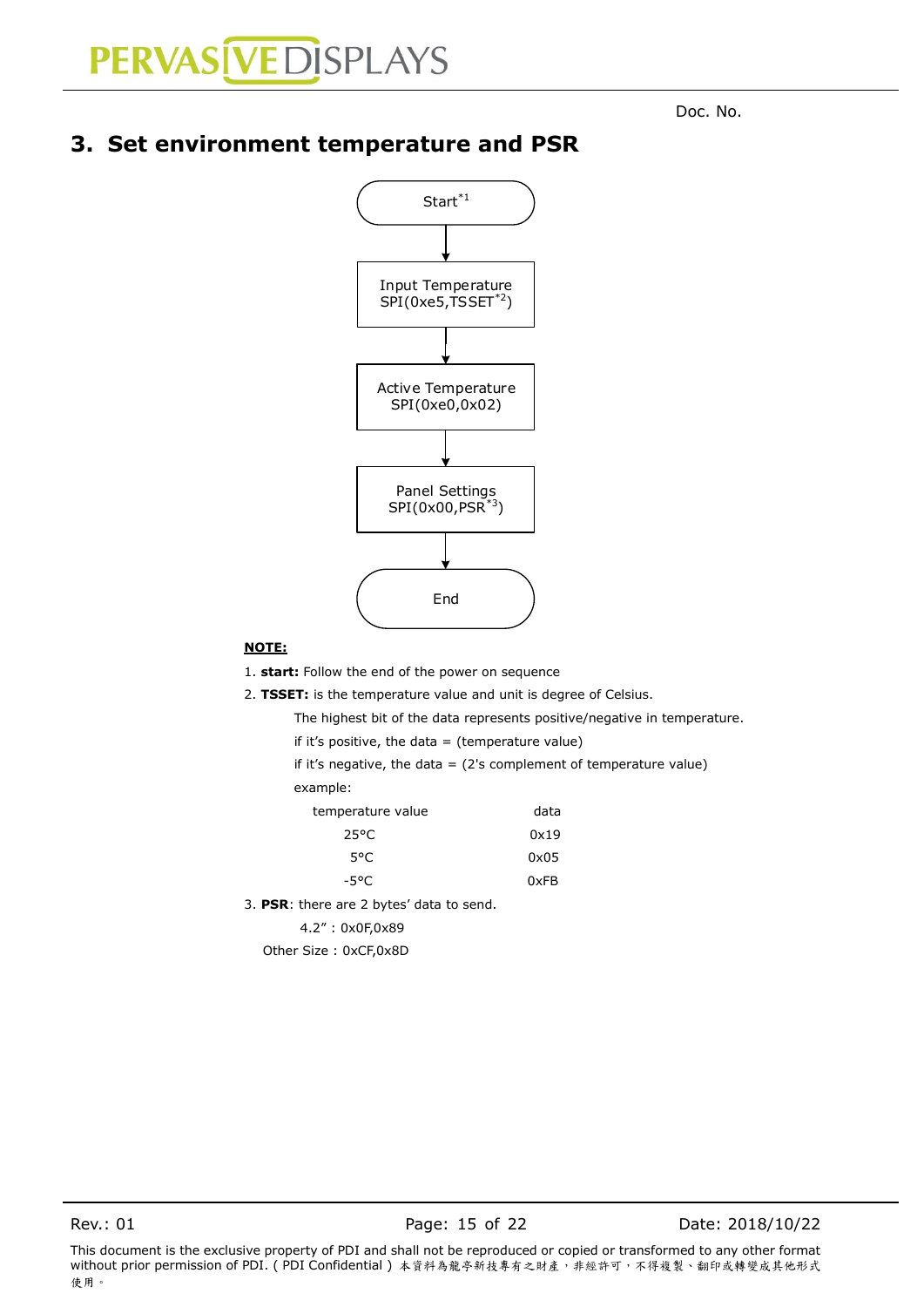### <span id="page-15-0"></span>**4. Input image to the EPD**

This section describes how to send the image data into the COG driver which will update the display. EDP need to receive both First and Second frame data each updating. The index of the first frame is **0x10** and the second frame is **0x13**.



*Note 1: n=(N\*M)/8*

The data of image frame, one bit represents 1 pixel. (e.g. the first byte represents the  $1^{st} \sim 8^{th}$  pixels of the first line, the second byte represents the 9<sup>th</sup>  $\sim 16$ <sup>th</sup> pixels of the first line, ...... and so on).



Rev.: 01 Page: 16 of 22 Date: 2018/10/22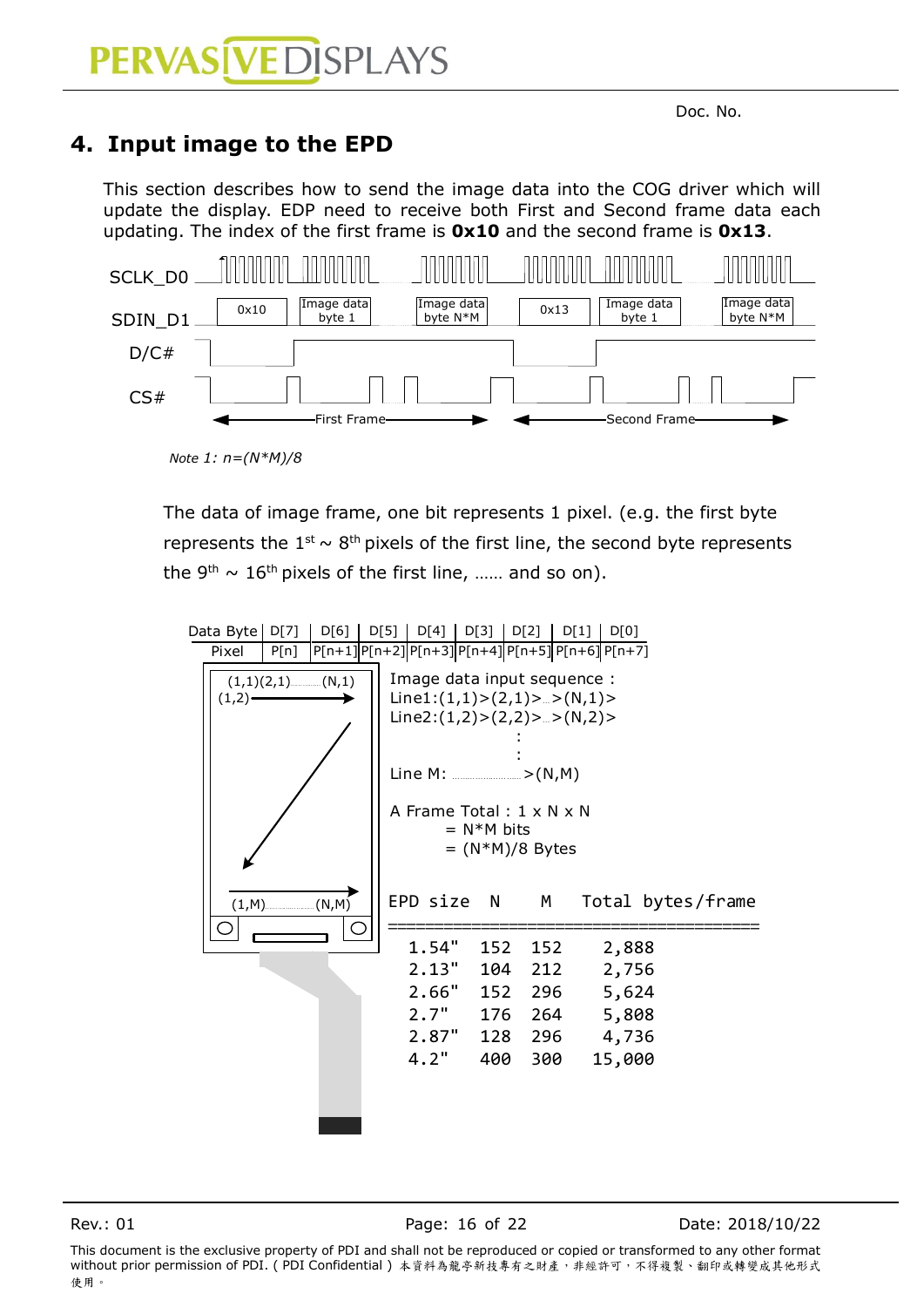#### • First Frame

denotes the contract of the contract of the contract of the contract of the contract of the contract of the contract of the contract of the contract of the contract of the contract of the contract of the contract of the co

The frame is the "black" frame. The data "1" represents the black color pixel and the data "0" represents the white color pixel.

| Data | Pixel<br>Color        |
|------|-----------------------|
| 0    | <b>Black</b><br>White |

Second Frame

The second frame need to be fed K bytes 0x00. (K: reference Total bytes/frame on previous page.)

This document is the exclusive property of PDI and shall not be reproduced or copied or transformed to any other format .....<br>without prior permission of PDI. (PDI Confidential ) 本資料為龍亭新技專有之財產,非經許可,不得複製、翻印或轉變成其他形式 使用。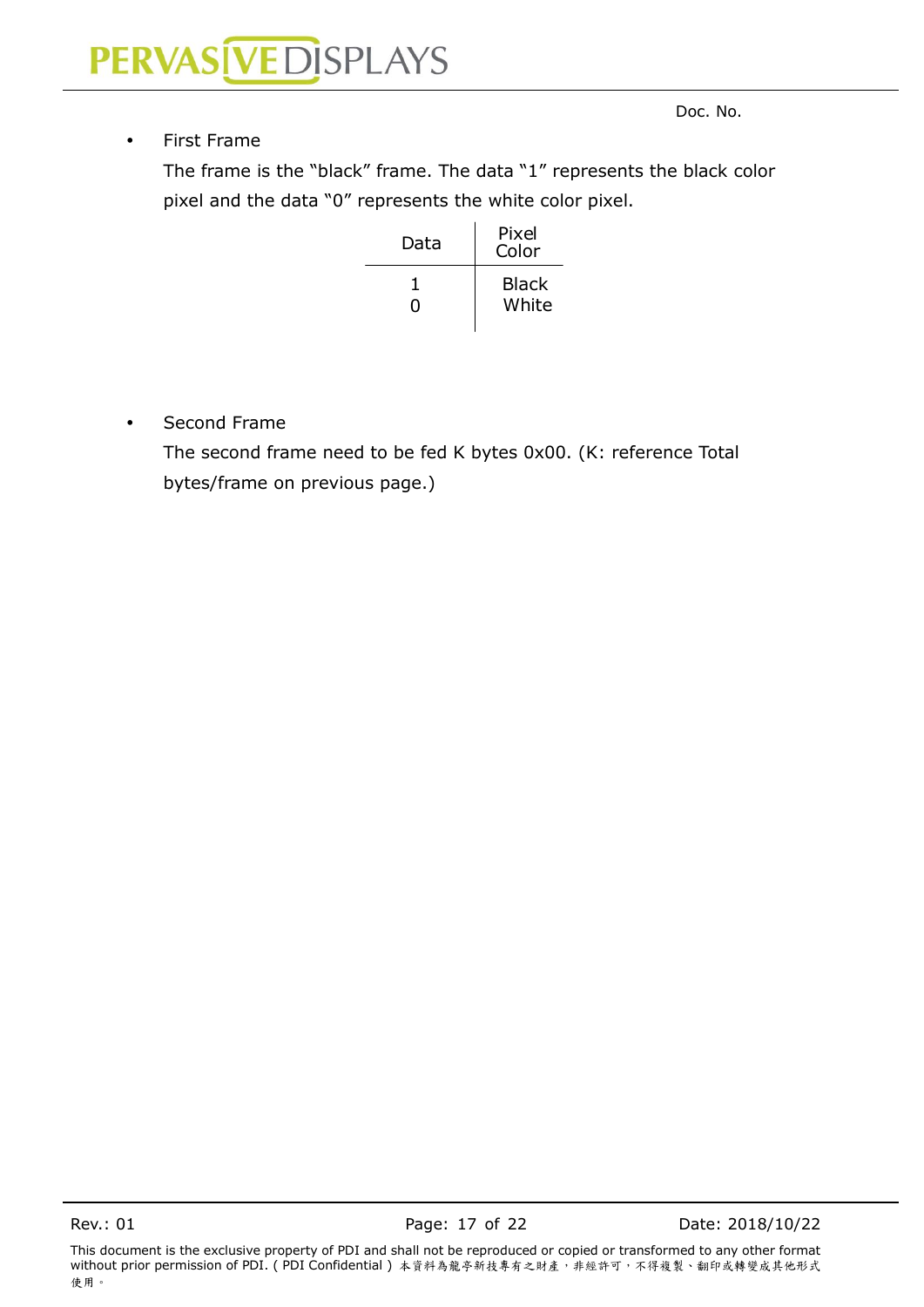<span id="page-17-0"></span>**5. Send updating command**

denotes the contract of the contract of the contract of the contract of the contract of the contract of the contract of the contract of the contract of the contract of the contract of the contract of the contract of the co



#### **Note:**

1. Start Follow the end of the input image sequence 2. This register does not have data, just need send the index.

Rev.: 01 **Page: 18 of 22** Date: 2018/10/22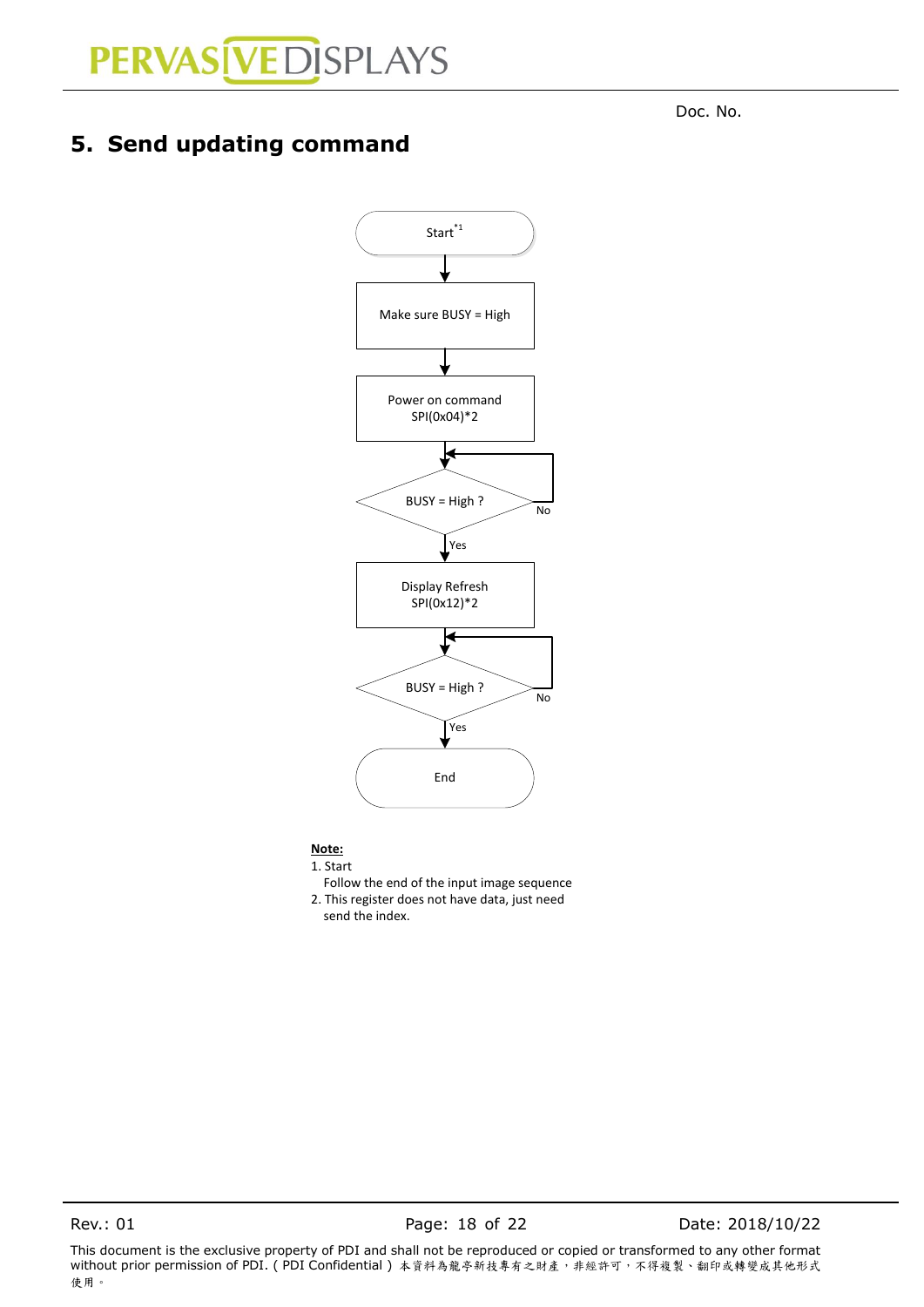denotes the contract of the contract of the contract of the contract of the contract of the contract of the contract of the contract of the contract of the contract of the contract of the contract of the contract of the co

### <span id="page-18-0"></span>**5. Turn-off DC/DC**



- 2. This register does not have data, just need send the index.
- 3. BSUY should originally be input pin but it needs to be as output pin and output 0v now.
- 4. Finished the all of the steps for update the EPD

Rev.: 01 **Page: 19 of 22** Date: 2018/10/22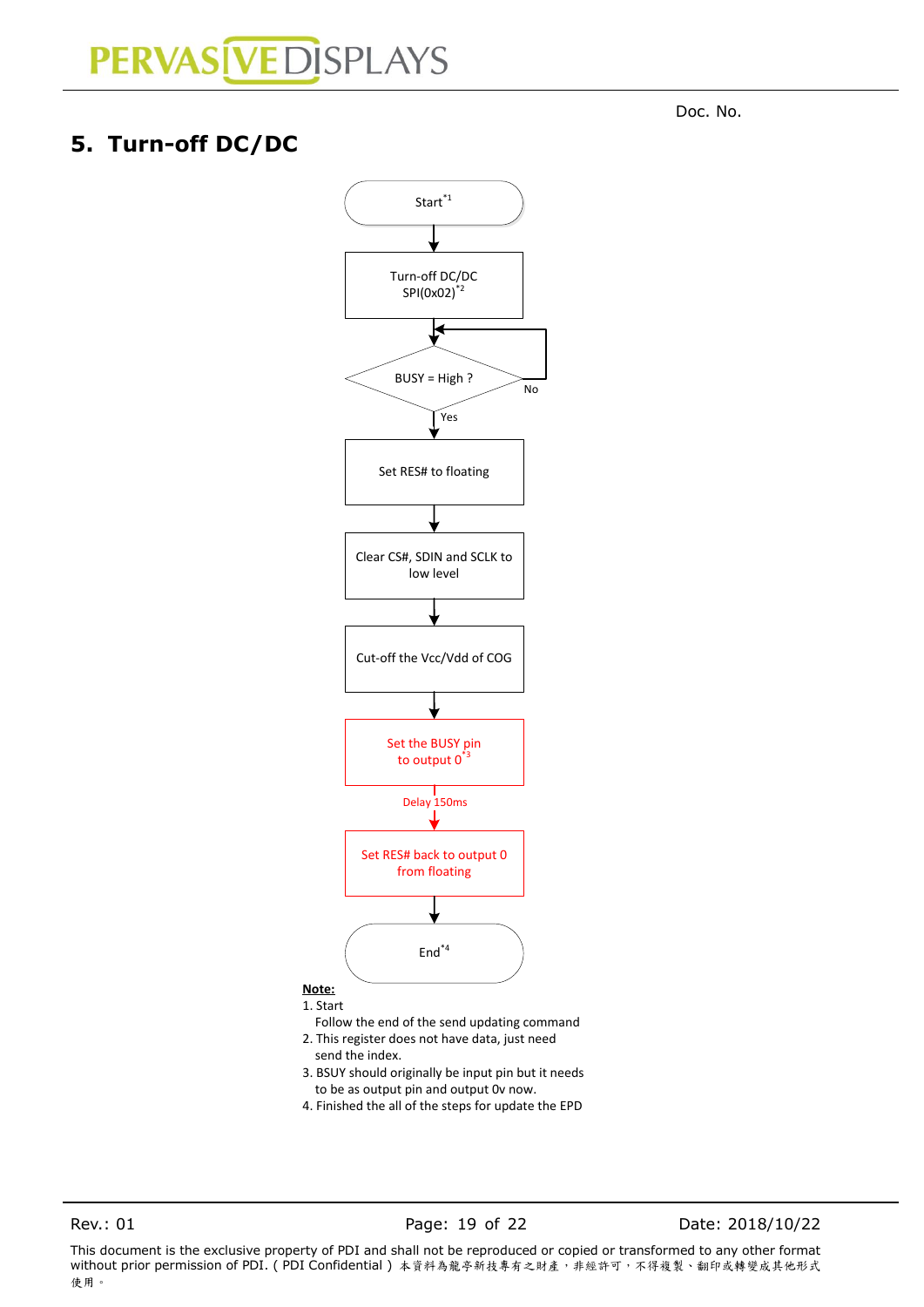

**Copyright**

Pervasive Displays Incorporated All rights reserved.

This document is the exclusive property of Pervasive Displays Inc. (PDI) and shall not be reproduced or copied or transformed to any other format without prior permission of PDI. (PDI Confidential)

本資料為龍亭新技股份有限公司專有之財產,非經許可,不得複製、翻印或轉變成其他形式使用。

龍亭新技股份有限公司 Pervasive Displays Inc.

4F, No. 28, Chuangye Rd., Tainan Science Park, Tainan City 74144, Taiwan (R.O.C.)

Tel: +886-6-279-5399

[http://www.pervasivedisplays.com](http://www.pervasivedisplays.com/)

This document is the exclusive property of PDI and shall not be reproduced or copied or transformed to any other format without prior permission of PDI. (PDI Confidential) 本資料為龍亭新技專有之財產,非經許可,不得複製、翻印或轉變成其他形式 使用。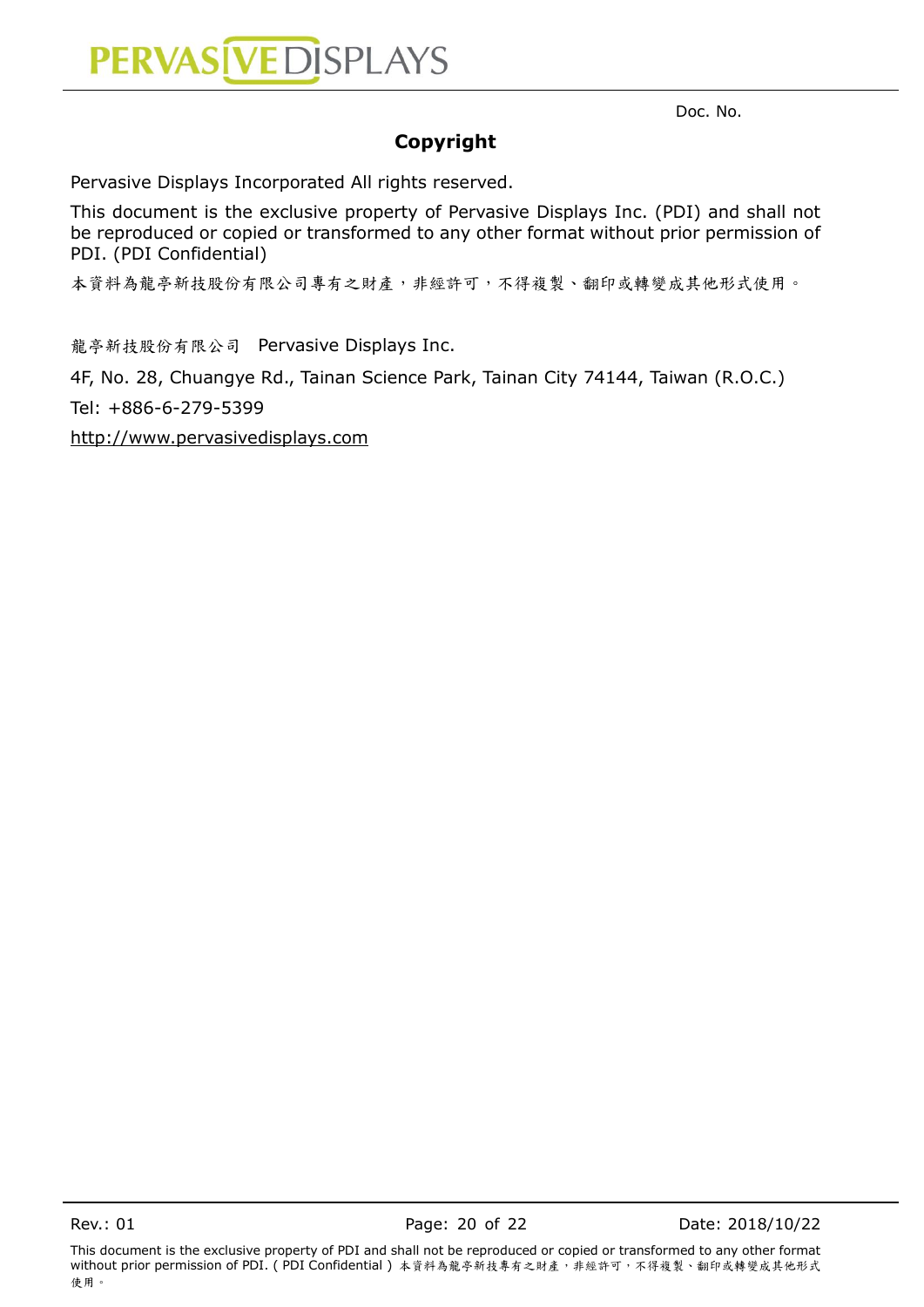denotes the contract of the contract of the contract of the contract of the contract of the contract of the contract of the contract of the contract of the contract of the contract of the contract of the contract of the co

### <span id="page-20-0"></span>**Revision History**

| Version | <b>Date</b> | Page<br>(New) | <b>Section</b> | <b>Description</b> |
|---------|-------------|---------------|----------------|--------------------|
| 01      | 2018/7/11   |               |                | First issue        |
|         |             |               |                |                    |
|         |             |               |                |                    |
|         |             |               |                |                    |
|         |             |               |                |                    |
|         |             |               |                |                    |

Rev.: 01 Page: 21 of 22 Date: 2018/10/22